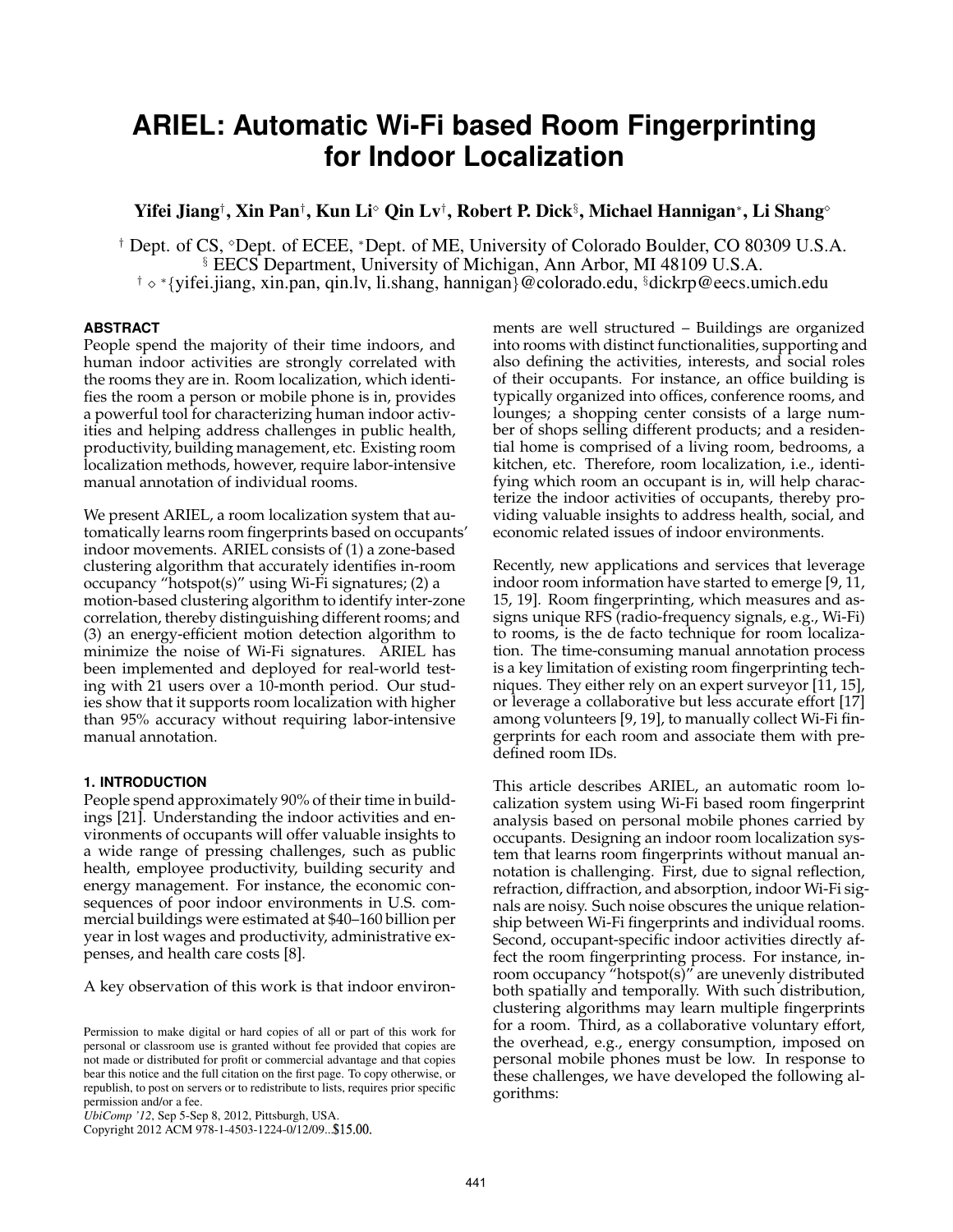

**Figure 1. ARIEL system architecture.**

• A zone-based clustering algorithm that accurately and automatically identifies in-room occupancy hotspot(s) using Wi-Fi signature;

• A motion-based clustering algorithm to identify interzone correlation, thereby distinguishing different rooms; and

• An energy-efficient motion detection algorithm to minimize the noise of Wi-Fi signature.

ARIEL has been implemented and deployed. In a 10 month user study with 21 volunteers, ARIEL demonstrates excellent accuracy for room localization over a wide range of building environments, and offers comparable accuracy (95%) to existing supervised learning techniques requiring time-consuming manual annotation.

The rest of this paper is organized as follows. Section 2 summarizes the ARIEL system architecture. Sections 3 and 4 present the zone-based and motion-based clustering algorithms. Section 5 discusses the energyefficient motion detection algorithm. Section 6 evaluates the proposed techniques. Section 7 surveys related work. Finally, Section 8 concludes this work.

#### **2. PROBLEM FORMULATION AND SYSTEM OVERVIEW**

This section formulates the Wi-Fi based room fingerprinting problem for indoor localization and summarizes ARIEL system architecture.

#### **2.1 Room Fingerprinting and Localization**

**Room fingerprinting:** Given a building with a set of rooms  $R$  and  $K$  Wi-Fi stationary access points (APs), Wi-Fi based room fingerprinting is to assign, to each room  $r \in R$ , a unique Wi-Fi signature consisting of m Wi-Fi signal vectors,  $\mathbb{V}_r = \{V_{rj} | j \in \mathbb{Z} \text{ and } 1 \leq j \leq m\}$ , and

$$
V_{rj} = \{ap_1 : rss_1, ..., ap_k : rss_k\},\tag{1}
$$

where each access point  $ap$  is identified by its MAC address, rss is the received signal strength (RSS) value of *ap* observed by a mobile phone. Note that  $k (k \leq K)$ , the number of access points observed, could vary for each Wi-Fi scan, and  $m (m \geq 1)$ , the number of Wi-Fi signal vectors, also varies by room. Automatically learning the Wi-Fi signature for each room is the key challenge addressed in this work.

**Room localization:** Given a run-time h-dimensional  $(h \leq K)$  Wi-Fi signal vector  $V<sub>o</sub>$  observed by a user's mobile phone, indoor room localization determines the room that the user is in by measuring the similarity between  $V_o$  and each Wi-Fi signal vector  $V_{rj} \in V_r$  in each room  $r$ 's fingerprint. We adopt the  $n$ -gram augmented Bayesian room localization method, which can achieve high accuracy, even when data are gathered using heterogeneous mobile phones [12]. Let  $Q<sub>o</sub>$  be the sequence of access points sorted in descending RSS values:

$$
Q_o = seq(V_o) = (ap_{q_1}, \cdots, ap_{q_h}) \text{ with}
$$

$$
rss_{q_i} \geq rss_{q_j} \quad (1 \leq q_i < q_j \leq h). \tag{2}
$$

An *n*-gram of  $Q<sub>o</sub>$  is defined as a subsequence of length *n* extracted from the sequence  $Q_o$  at position  $i$  ( $1 \le i \le n$  $h - n + 1$ :

$$
ngram_i(Q_o) = (ap_{q_i}, ap_{q_i+1}, \cdots, ap_{q_i+n-1}).
$$
 (3)

In the set of all rooms  $R$ , the most likely room  $\hat{r}$  of occupation is determined as follows:

$$
\hat{r} = \arg \max_{r \in R} \left[ \prod_{i} P(ngram_i(Q_o)|r)P(r) \right].
$$
 (4)

In other words,  $\hat{r}$  is the room with the highest probability of producing the same ordering of access points as in subsequence  $ngram_i(Q_o)$ . Note that each  $V_{ri}$  (1  $\leq$  $j \leq m$ ) in room r is also converted to an n-gram subsequence based on Equation 2 and Equation 3. The signature of room  $r$ ,  $\mathbb{V}_r = \{V_{rj} | j \in \mathbb{Z} \text{ and } 1 \leq j \leq m\}$ , is therefore converted to

$$
\{ngram_i(seq(V_{rj})) \mid i, j \in \mathbb{Z}, 1 \le j \le m
$$
  
and  $1 \le i \le |seq(V_{rj})| - n + 1\}.$ 

 $P(ngram_i(Q_o)|r)$  is the probability of  $ngram_i(Q_o)$  appearing in the converted signature of room r.

#### **2.2 System Overview**

ARIEL supports automatic indoor room fingerprinting and room localization using collaborative Wi-Fi signature analysis based on personal mobile phones carried by occupants. Figure 1 illustrates the overall system architecture, which is comprised of components on the mobile phone side and server side.

On the mobile phone side, ARIEL performs the following operations.

• The run-time Wi-Fi signal vectors observed by each mobile phone are collected and delivered to the server to support room fingerprinting and room localization.

• The Wi-Fi signal vector stream is further annotated with motion data from build-in accelerometer, i.e., either collected when the occupant is in motion or stationary. Such information is also delivered to the server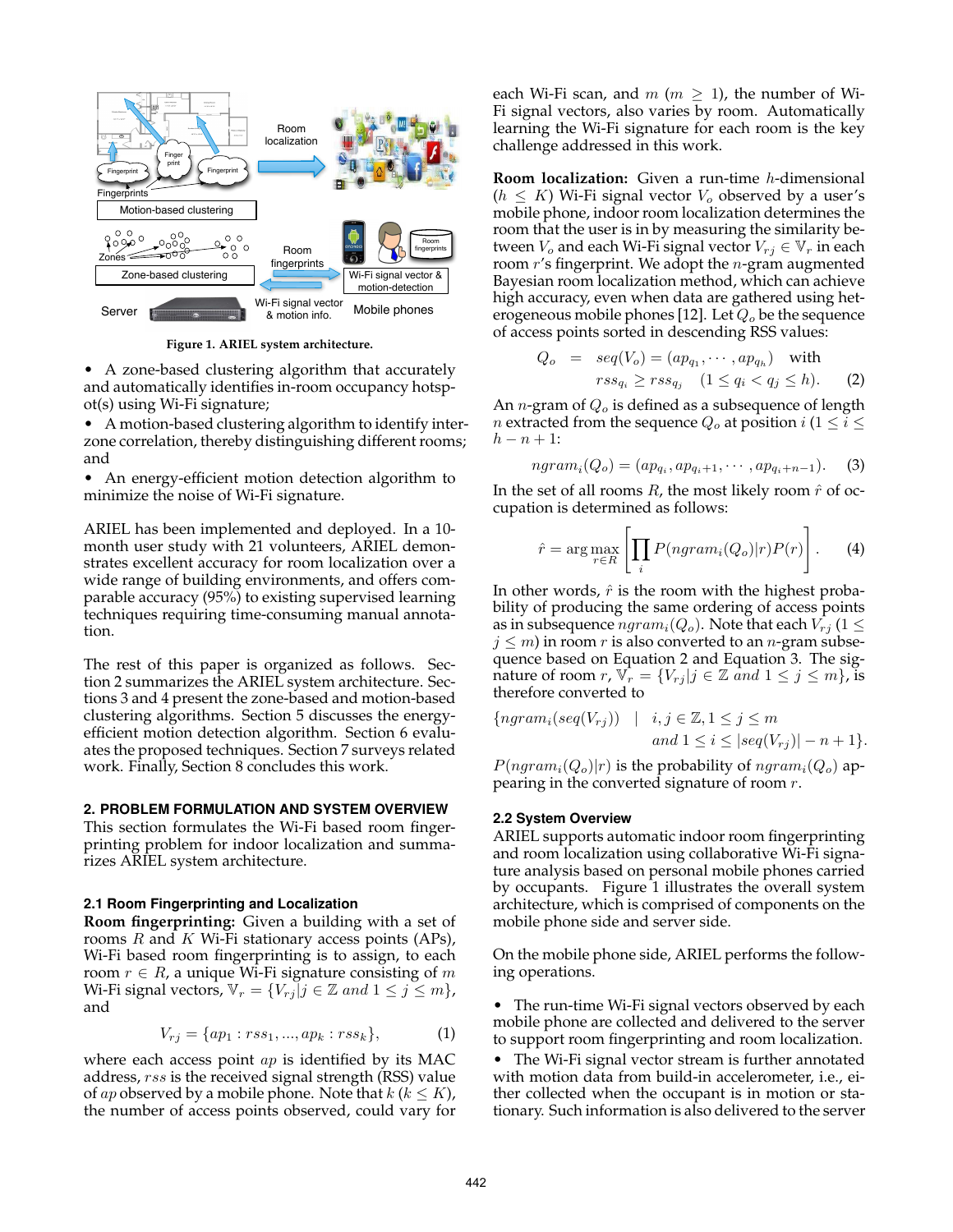to improve Wi-Fi fingerprint identification of in-room occupancy hotspot(s) and inter-hotspot correlation.

• Each mobile phone also maintains a local database storing the fingerprints<sup>1</sup> of the rooms that the user has visited before, which serves as a local cache, enabling run-time on-device room localization without engaging the server.

• A system software module provides room localization APIs to support high-level applications & services.

On the server side, ARIEL performs room fingerprinting and localization through an incremental process.

• Given the streams of Wi-Fi signal vectors and the corresponding motion information collected from mobile phones, ARIEL uses the zone-based clustering algorithm to incrementally identify in-room occupancy hotspot(s), or zone(s). Meanwhile, inter-zone correlations are identified by the motion-based clustering algorithm, then zones belonging to the same room are merged into a new cluster. Each cluster is assigned a room ID and the Wi-Fi signal vectors in the cluster form the room fingerprint.

• Using the *n*-gram augmented Bayesian room localization method, run-time room localization services are then offered to the occupants. A room fingerprint database maintains room IDs, room fingerprints, and the converted room fingerprints ( $n$ -gram AP subsequences and corresponding probabilities). The converted room fingerprints are selectively synchronized to each user's mobile phone based on the user's room visit history and predicted room visits in the future.

# **3. ZONE-BASED CLUSTERING**

Our first step leverages Wi-Fi signals collected in stationary sessions (i.e., when a user is stationary in a room). We propose a zone-based clustering algorithm to accurately identify within-room stationary occupancy hotspot(s), i.e., zone(s). Each zone is then identified by a unique Wi-Fi signature, consisting of a set of Wi-Fi signal vectors which are typical for that zone.

Stationary occupancy hotspot (zone) identification is critical for accurate room fingerprinting and localization due to the following reasons. Within a room, human activities are highly nonuniform. One or multiple stationary occupancy hotspots typically exist, such as the couch area in a living room, cashier desk in a store, and desks in an office. Leveraging the mobile phones carried by occupants, more Wi-Fi signal samples are naturally collected from these zones, offering more robust fingerprints for a room. Vice versa, since occupants spend more time around these zones, their fingerprints usually better match the Wi-Fi signal vectors reported by occupants at run-time, improving accuracy.

The zone-based clustering algorithm uses the Wi-Fi signal vectors reported by the mobile phones when the occupants are stationary, e.g., sitting or standing (detected by our motion detection algorithm described in Section 5.1). We further define the set of Wi-Fi signal vectors collected during a stationary period of an occupant as a *Wi-Fi session*. Next, giving a large collection of Wi-Fi sessions reported from multiple occupants, the zone-based clustering algorithm aims to determine the distances between the collected Wi-Fi sessions and partition these Wi-Fi sessions into one or more clusters, each corresponding to one of the stationary occupancy hotspots (zones).

#### **3.1 Distance of Wi-Fi Sessions**

The primary challenge of automatically identifying indoor stationary occupancy hotspots comes from the high noise of the collected Wi-Fi signal vectors, which is mainly due to i) high noise of indoor Wi-Fi signals from reflection, diffraction, and absorption; and ii) heterogeneity of the occupants' mobile phones. Therefore, directly measuring inter Wi-Fi session distance is error prone (see Figure 2(a)).

Our zone-based clustering method consists of a novel de-noising procedure that is applied to the collected Wi-Fi sessions. Given a Wi-Fi session  $S$  containing  $m$ Wi-Fi signal vectors  $V_{Sj}$  ( $1 \le j \le m$ ), our de-noising procedure works in three steps.

1) Computing the 2-grams of Wi-Fi session signals, which are robust to phone heterogeneity. Specifically, each  $V_{Sj}$  is converted to an  $ngram_i(seq(V_{Sj}))$ , with  $n =$ 2, 1 ≤ i ≤ |seq(V<sub>Sj</sub>)| – n + 1, 1 ≤ j ≤ m, using Equations 2 and 3.

2) Averaging Wi-Fi RSS values to minimize signal noise. Specifically, for each  $ngram_i(seq(V_{Sj}))$ ,  $n = 2$ , we define  $APS_S$  as the set of all 2-gram AP sequences obtained from  $S$  and  $RSS_S$  as the corresponding set of RSS differences between the two APs in each 2-gram. Let  $APS^*_S$  be the set of *unique* 2-grams in  $APS^*_S$  (note  $APS^*_S \subseteq APS_S$ ), for each unique 2-gram  $APS_{Sk} \in$  $APS^*_{S}$ , we identify all occurrences of  $APS_{Sk}$  in  $APS_S$ and compute the average of their corresponding RSS difference values. That is, for  $1 \le i \le |APS_S|$ ,

$$
RSS_{Sk} = avg\{RSS_{Si}|APS_{Si} = APS_{Sk}\}. \tag{5}
$$

3) Weighting each unique 2-gram  $APS_{Sk}$  based on its occurrence rate, with more frequent 2-grams having heavier weights. The *occurrence rate* of each unique access point sequence  $APS_{Sk}$  is equal to the total number of occurrences of that sequence in the session  $S$  divided by the number of Wi-Fi signal vectors in that session. For  $1 \leq i \leq |APS_{S}|$ ,

$$
OCC_{Sk} = |\{APS_{Si} | APS_{Si} = APS_{Sk}\}| / m.
$$
 (6)

Then, the weighted RSS vector for session  $S$  is defined as follows:

$$
WR(S) = \{APS_{Sk} : OCC_{Sk} \times RSS_{Sk} \} \tag{7}
$$

<sup>&</sup>lt;sup>1</sup>These are the converted room fingerprints, i.e., *n*-gram subsequences of APs and corresponding probabilities of seeing each of them in a room.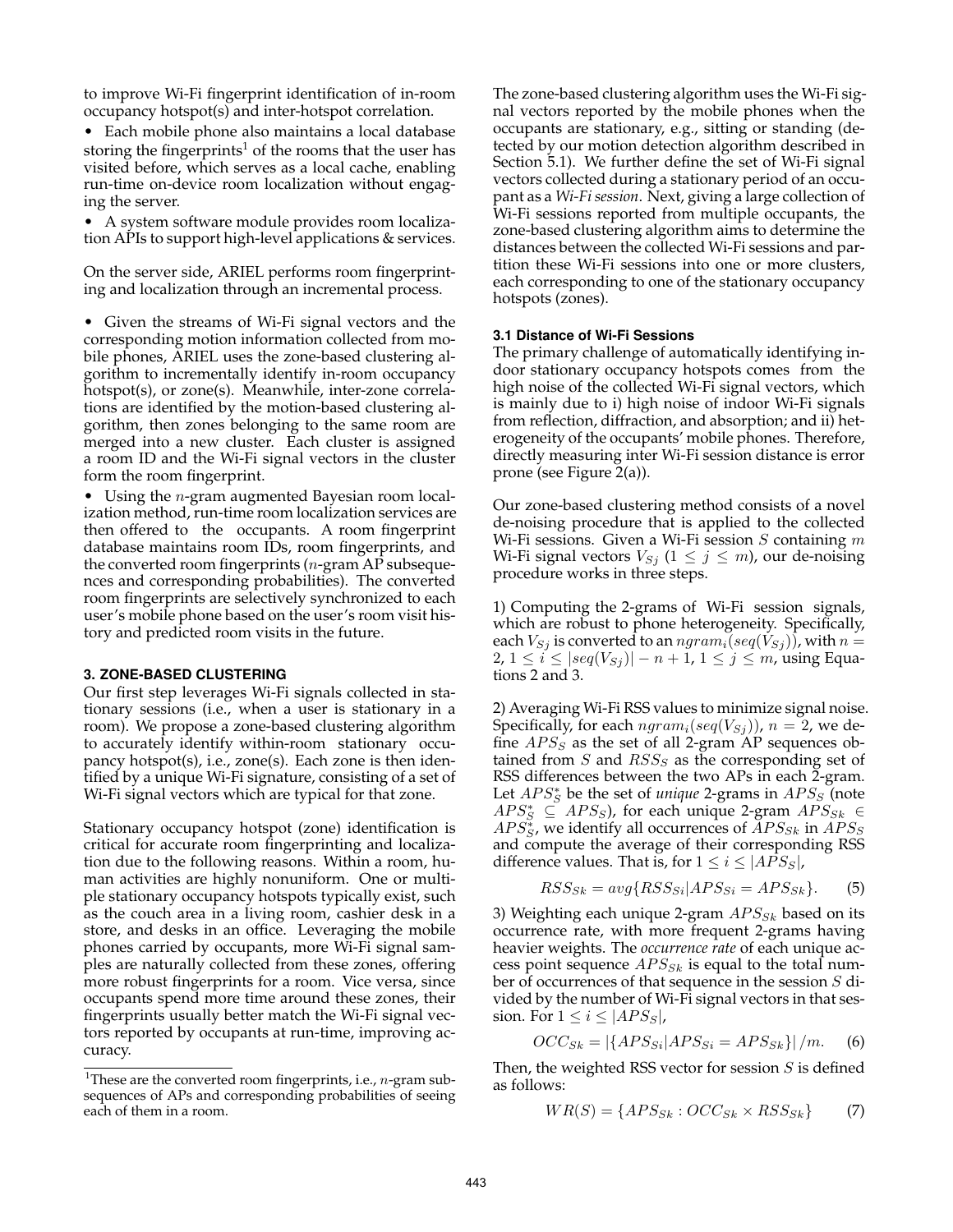

**Figure 2. Within room or across wall: Distance function comparison between (a) direct RSS-based distance measure and (b) our method.**

for all  $APS_{Sk} \in APS_{S^*}^*$ .

Finally, the distance function, based on Tanimoto distance, for two Wi-Fi sessions  $S_u$  and  $S_v$  is defined as

$$
d(S_u, S_v) = 1 - W R(S_u) \cdot WR(S_v)
$$
  
\n
$$
|WR(S_u)|^2 + |WR(S_v)|^2 - WR(S_u) \cdot WR(S_v).
$$
 (8)

For each access point sequence  $APS_k$  that appears only in  $WR(S_u)$ , we set the corresponding weighted RSS value to zero in  $WR(S_v)$ , and vice versa.

Figure 2 compares the accuracy of inter-session distance measure using RSS directly [14] (Figure 2(a)) with our method (Figure 2(b)). In this study, two Wi-Fi sessions are gathered under different physical distances (0 to 8 meters), either within the same room (w/o wall) or in different rooms (w/ wall). It shows that our method can differentiate Wi-Fi sessions in different physical scenarios.

## **3.2 Density-based Wi-Fi Clustering**

Given the inter Wi-Fi session distance measure described above, ARIEL incorporates a clustering procedure to partition the collected Wi-Fi sessions into clusters. Each cluster corresponds to one of the stationary occupancy hotspots.

We propose to use density-based clustering [7], which features a well-defined cluster model called "densityreachability". It connects points within a specific distance threshold  $(Eps)$  and a specific density criterion: minimum number of points  $(MinPts)$  within that distance threshold. Setting parameters Eps and MinPts is discussed in Section 6. The rationale behind using density-based clustering is as follows. First, the stationary occupancy hotspots may have arbitrary shapes, which can be properly handled by density-based clustering, but not some other techniques, e.g., k-means clustering. Second, our distance measure may still leave residual noise and density-based clustering can effectively filter out such noise.

We now describe our density-based Wi-Fi session clustering technique. Given a set of Wi-Fi sessions  $D$ , we define a Wi-Fi session  $S_p$  as *density-reachable* from  $S_q$ , if there exists a chain of sessions  $S_1, ..., S_n$  ( $S_n = S_p$  and

$$
S_1 = S_q
$$
 that for  $1 \le i \le n - 1$ ,

$$
S_{i+1} \in N_{Eps}(S_i) \text{ and } |N_{Eps}(S_i)| \geq MinPts, \quad (9)
$$

where  $N_{Eps}(S_i) = \{S_j | S_j \in D \wedge d(S_i, S_j) \leq Eps\}.$ 

Given the specific Eps and MinPts, we also define a Wi-Fi session  $S_p$  as *density-connected* to  $S_q$  if there exists a session  $S_k$  such that  $S_p$  and  $S_q$  are density-reachable from  $S_k$ . A *zone* z is defined as a non-empty subset of D satisfying the following conditions:

1.  $\forall S_p, S_q \in D$ : if  $S_p \in z$  and  $S_q$  is density-reachable from  $S_p$ , then  $S_q \in z$ ; and

2.  $\forall S_p, S_q \in \mathcal{Z}: S_p$  is density-connected to  $S_q$ .

Each zone, which can be in arbitrary shapes, consists of a set of Wi-Fi sessions and is robust to the outliers/noise. In order to identify zones incrementally as more Wi-Fi data are collected, the clustering process is conducted as follows.

Given a newly collected Wi-Fi session S, we first identify a set of Wi-Fi sessions within distance  $Eps$  from  $S$ , i.e.,  $D_S = \{S_k | S_k \in D_S \text{ and } d(S, S_k) \leq Eps\}$ . Then we define a set  $D_{upd}$ , which includes Wi-Fi sessions that need to be updated:

$$
D_{upd} = \{ S_k | S_k \in D_S \cup \{ S \} \text{ and } N_{Eps}(S_k) | \geq \text{MinPts} \}.
$$
\n(10)

The new session  $S$  is categorized as follows:

- If  $D_{uvd}$  is empty then there is no new cluster formed and no change to the existing clusters after the insertion of session S. Session S is marked as a noise and will be considered later.
- If none of the sessions in  $D_{upd}$  belongs to any zone before the insertion of  $S$ , then a new zone  $z$  is created that contains  $D_{upd}$  and S.
- If all the sessions in  $D_{upd}$  are members of the same zone z, then session S and possibly some  $S_k \in D_{upd}$ are absorbed into zone z.
- If sessions in  $D_{upd}$  belongs to multiple zones, then all those zones and session  $S$  are merged into one zone.

# **4. MOTION-BASED CLUSTERING**

In the motion-based zone clustering phase, we aim to identify zones (stationary occupancy hotspots) exist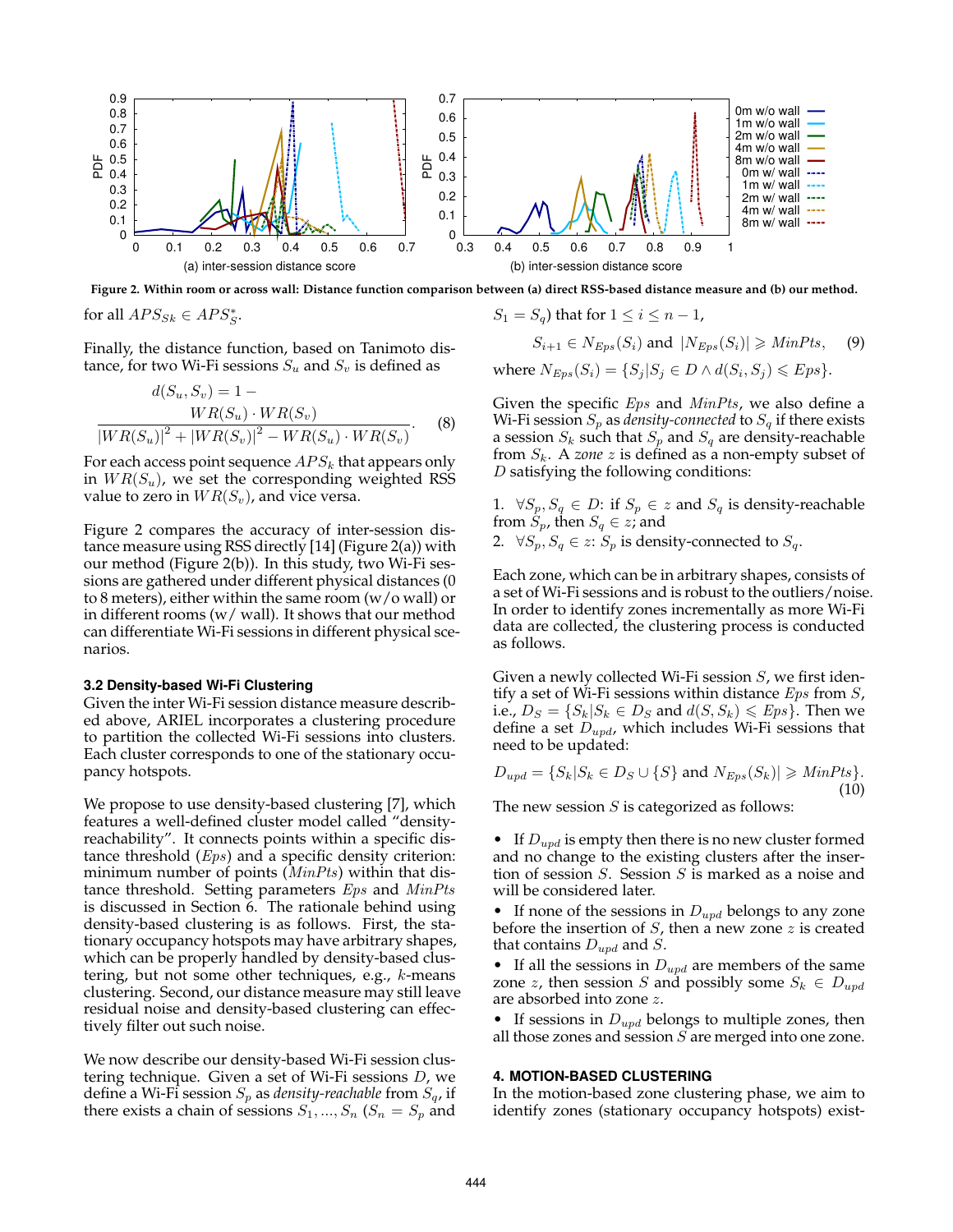ing in the same room, then combine them together as the room's fingerprint. This is a difficult task because occupants may stay at any zone in a room and those zones can be far from, or close to, each other. Our goal is to combine zones in the same room, but not across rooms.

We describe a novel motion based-clustering algorithm based on an important observation – user mobility patterns are different in different rooms within a certain time period, because of the room functions or user habits and activities. For example, users may move more frequently in an office than in a meeting room and two users may have different mobilities in their own offices. Therefore, if two nearby zones are in the same room, they are likely to be surrounded by similar *moving Wi-Fi scans*, which are gathered when users are moving (discussed in Section 5). However, that is less likely to happen for two zones in different rooms. Our motionbased clustering algorithm determines whether two zones,  $z_a$  and  $z_b$ , are in the same room as follows.

First, we describe a process to select moving Wi-Fi scans for each zone. For a given zone  $z$  and  $K$  moving Wi-Fi signal vectors  $V_k$  ( $1 \leq k \leq K$ ), we want to select  $m (m \leq K)$  moving Wi-Fi scans as motion profile of z, defined as  $V_z$ , that can well represent how users move around near  $z$  within a time period. The selection is based on the probability of  $V_k$  belonging to z as follows:

$$
\prod_{1 \le i \le |seq(V_k)| + n - 1} P(ngram_i(seq(V_k)) | z) > \tau_m. \tag{11}
$$

We use  $n$ -grams of signal vectors because they are robust to noise and produce more accurate probabilities. The calculation of  $ngram()$  is based on Equation 3. The parameter  $\tau_m$  determines the closeness of the moving Wi-Fi signal vector  $V_k$  to zone z. If  $\tau_m$  is close to 1, then the moving Wi-Fi scans in  $V_z$  are very close to  $z$ .  $V_z$  can only represent motion features of that zone, not the room, and are not helpful for identifying the interzone correlation. On the other hand, if  $\tau_m$  is close to 0, the moving Wi-Fi scans in  $\mathbb{V}_z$  surrounding the zone within a large area (e.g., cross multiple rooms) are selected. In that case,  $\nabla_z$  may present motion features of multiple rooms, which may cause the merging of zones in different rooms. In our system, we set

$$
\tau_m = 0.85 \times \max_{k} \{ \prod_i P(ngram_i (seq(V_k)) | z \}
$$
  
for  $1 \le k \le K, 1 \le i \le |seq(V_k)| + n - 1,$  (12)

where  $\max_k\{\prod_i P(ngram_i(seq(V_k)) | z\}$  is the highest probability that a moving Wi-Fi scan  $V_{max}$  belongs to  $z$ . Namely,  $V_{max}$  is gathered at a position that is nearest to  $z$ , e.g., when users are leaving or arriving at  $z$ . We set  $\tau_m$  a value slightly lower (0.85  $\times$ ) than the highest probability in order to get the maximum number of moving scans for  $z$  in the same room. Note that higher values of  $\tau_m$  can result in failure to identify the correlation between two zones far from each other in a large room. In that case, we need to leverage middle-point zones in between or expand the size of the zones to shorten the distance between them.

Second, given two zones  $z_a$  and  $z_b$ , and corresponding motion profiles  $\mathbb{V}_{z_a}$  and  $\mathbb{V}_{z_b}$ , we calculate the motion profile similarity of  $z_a$  and  $z_b$  using Jaccard similarity:

$$
J_{z_a, z_b} = \frac{\mathbb{V}_{z_a} \cap \mathbb{V}_{z_b}}{\mathbb{V}_{z_a} \cup \mathbb{V}_{z_b}}.
$$
 (13)

If  $J_{z_a, z_b}$  is close to 1, its indicate that  $z_a$  and  $z_b$  are most likely in the same room because they are surrounded by almost the same moving Wi-Fi scans. Note that at least one of the zones has none empty  $V$  in calculation of  $J_{z_a, z_b}$ .

Calculating the value of  $J_{z_a,z_b}$  based on data gathered during a short time period may result in accuracy because the motion patterns in two adjacent rooms may be briefly similar. In response to that problem, the system calculates the value of  $J_{z_a,z_b}$  multiple times over different time periods. It then calculates the average value of  $J_{z_a,z_b}$  in order to eliminate above noise. Setting threshold  $\tau_J$  for  $J_{z_a,z_b}$  is discussed in Section 6.

## **5. WI-FI SENSING ON MOBILE PHONES**

In this section, we present an energy-efficient Wi-Fi sensing technique that automatically and intelligently collects representative stationary Wi-Fi sessions and moving Wi-Fi scans from mobile phones. The Wi-Fi collection process is controlled by two modules: 1) motion detection to determine a user's current status (moving or stationary), and 2) duplication checking to determine if Wi-Fi collection is needed at current location.

# **5.1 User Motion Detection**

The key challenge of user motion detection on mobile phones is to achieve high accuracy and energy efficiency. Since a user's motion status can change at any time, the detection process needs to be constantly active. Previous work on motion detection has used either high-frequency (32 Hz) accelerometer readings to accurately detect all types of user activities [18], or medium-frequency (20 Hz) accelerometer readings to detect user's motion status [20]. The average power consumption of accelerometer is 330 mW for 30–50 Hz, 290 mW for 20–25 Hz, and only 50 mW for 4–7 Hz [14]. The first two frequencies result in unacceptably short battery lifespans if used continuously.

We describe a novel motion detection algorithm that can accurately determine if a user is moving or stationary using only 5 Hz acceleration sampling. The algorithm is based on our observation that when a person is moving (mainly walking), the average of *absolute* acceleration changes  $(m_{abs})$  within a short period (e.g., 3 seconds) is large but the average of acceleration changes  $(m)$  is small. This is because when a user is walking, the body is in oscillation. As a result, the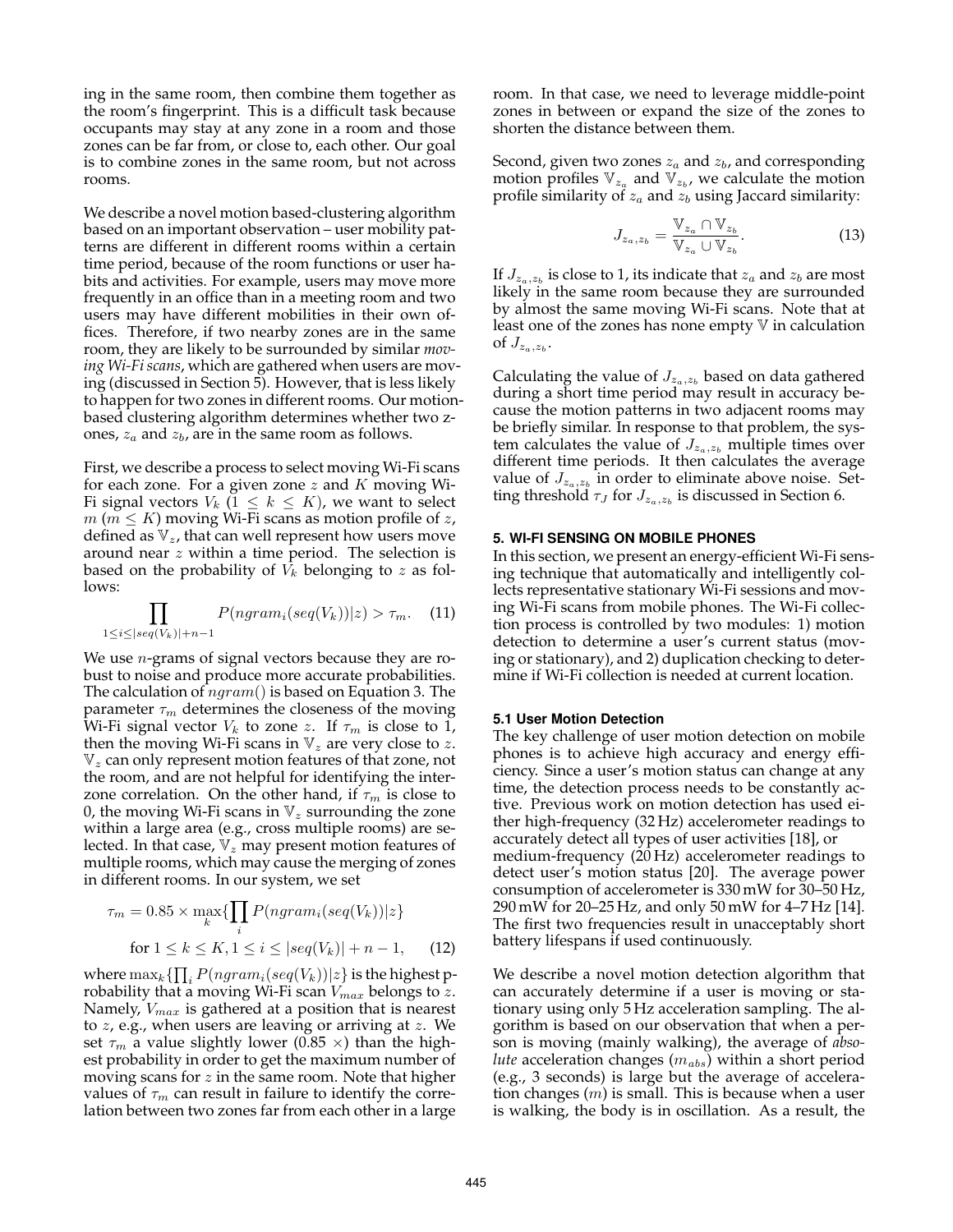sign of acceleration readings also oscillate from positive and negative values, canceling each other in the average acceleration change but not the average absolute acceleration change. However, when user is not walking (e.g., no position change), the above property of acceleration data (*m* is large and  $m_{abs}$  is small) rarely occurs. For example, when a user types on phone, both  $m$  and  $m_{abs}$  will be small. And when a user picks up phone from desktop, both  $m$  and  $m_{abs}$  will be large.

Given acceleration readings  $(X, Y, Z)$  in a 3-second window with sampling frequency of 5Hz, and  $X$ ,  $Y$ , and Z are acceleration readings in three axis, we first calculate the acceleration changes (i.e., difference of adjacent readings) on each axis,  $(\Delta X, \Delta Y, \Delta Z)$ . We then calculate the average acceleration change  $m$  as

$$
m = ||(\text{avg}(\Delta X), \text{avg}(\Delta Y), \text{avg}(\Delta Z))||
$$
 (14)

and the average absolute acceleration change  $m_{abs}$  as

$$
m_{abs} = ||(\text{avg}(\Delta X_{abs}), \text{avg}(\Delta Y_{abs}), \text{avg}(\Delta Z_{abs}))||. \tag{15}
$$

We conducted a set of experiments on 10 users of different gender and age to collect acceleration data. Those experiments include stationary scenarios: completely stationary, playing with phone, and standing with some body movements; and moving scenarios: walking with phone in pocket (both in jacket and pants) and in a bag (on shoulder and in hand), walking on stairway, and with various walking speed. Figure 3 shows a scatter plot of  $m_{abs}$  and  $m/m_{abs}$  values we have obtained in different moving and stationary scenarios. We observe that moving instances are concentrated in the upper left region. The outliers are due to users making turning or pausing. Based on this figure, we determine a user is moving when  $\tau_{m_{abs}} \geq 300$  and  $\tau_{m/m_{abs}} \leq 0.15$ , otherwise the user is stationary.

Once a user is determined to be stationary, the system starts stationary Wi-Fi session sampling till the user changes to the moving status. When the user is determined to be moving, the system starts moving Wi-Fi scans sampling continuously for 5 minutes or till the user changes to the stationary status.

## **5.2 Wi-Fi Duplication Check**

Our automatic Wi-Fi collection mechanism is passive and highly dependent on user motion patterns. Thus, we may collect a lot of redundant Wi-Fi data at places that a user visits often, such as home and office. Such redundant data increase the energy use on phone and computation overhead on server without improving the clustering results. We describe a Wi-Fi duplication check mechanism to stop Wi-Fi collection at a place when sufficient data have been collected.

Our duplication check is performed at the zone level. The server maintains a status for each zone – "full" if the zone contains enough Wi-Fi sessions (we use a threshold of 50) and "not full" otherwise. This status



**Figure 3. Thresholds for motion detection (moving vs. stationary).**

information is distributed to phones periodically. On the phone side, the application first samples one Wi-Fi signal *V*, and calculates the most likely zone  $\hat{z}$  based on Equation 4. If  $P(ngram_i(seq(V))|\hat{z})$  is larger than a given threshold (0.8 in our system) and zone  $\hat{z}$  is full, then the system skips the stationary scan and following moving scans. Otherwise the Wi-Fi data will be collected.

#### **6 EVALUATIONS**

ARIEL has been implemented and deployed for realworld evaluation. This section presents the experimental setup, system accuracy, and efficiency analysis results. We also explore ARIEL's parameter settings and discuss the problems encountered during user study.

#### **6.1 Experimental Setup**

ARIEL is implemented on mobile phones and a server. The zone-based Wi-Fi clustering algorithm and motionbased zone clustering algorithm are implemented in python on the server side. The motion detection algorithm is implemented on the Android mobile platform. In addition, the Wi-Fi signal vector and room fingerprint database is built using MySQL. A web server receives Wi-Fi signal vectors from mobile phones, delivers room localization services, and synchronizes room fingerprints to mobile phones.

Over a period of 10 months, a total number of 21 participants, including faculty members and graduate students, have participated in the user study. Overall, we have collected Wi-Fi data for 193 rooms, in which 85 have at least one adjacent room and 61 rooms have been visited by at least two participants. The user study covered a wide range of building environments, including hospitals, supermarkets, restaurants, a university campus, apartments, and houses.

For evaluation purpose, during the user study, each user was asked to provide related room information, e.g., room name, room entry/departure time, and activity in the room, through a user interface integrated in our mobile application. Weekly meetings with the users were held to verify the accuracy of the user input data. The user data was also verified using collected GPS data (for the rooms in which GPS signals were available) and Wi-Fi data in building level. This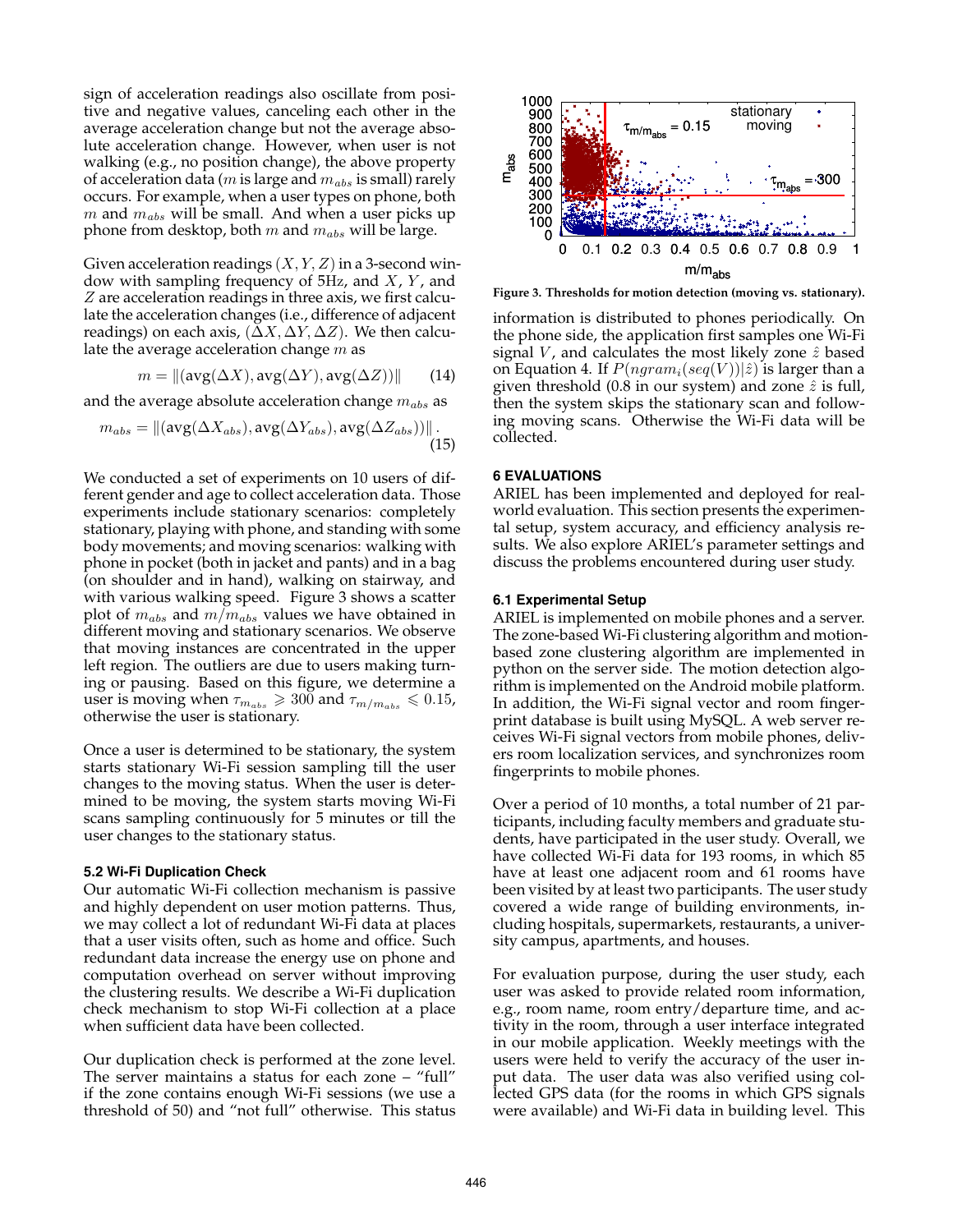data set is used to establish ground truth between each Wi-Fi session and the corresponding room. Each cluster automatically identified by ARIEL is mapped (via majority voting) to the room with most Wi-Fi sessions in the cluster.

# **6.2 Accuracy**

This section first evaluates the overall accuracy of the room localization service provided by ARIEL, and then investigates the accuracy of the fingerprinting techniques.

ARIEL automatically builds room fingerprints through an incremental process using the Wi-Fi signal vector samples gathered by personal mobile phones, and then delivers room localization service back to the individual occupants. Therefore, the accuracy of the room localization service depends on the accuracy of room fingerprints, which in turn is a function of the amount of Wi-Fi signal samples collected for each room. A good room localization system should achieve high accuracy with a reasonable number of Wi-Fi signal samples.

Figure 4 shows the accuracy of the ARIEL room localization service as a function of the number of Wi-Fi signal vector samples. Given the user study including 21 participants and 193 rooms, it shows that, first, when the Wi-Fi samples collected per room are less than 200, ARIEL is unable to generate fingerprints. This is due to the fact that, given the default system setting of ARIEL, the clustering algorithm cannot build up meaningful clusters using such limited number of Wi-Fi samples. Next, as the collected Wi-Fi sample count increases, the accuracy of room localization quickly improves, and the variance of service quality decreases. For 400 or more samples per room, ARIEL achieves 95% accuracy, which is comparable to past works that require timeconsuming manual annotation [9, 12]. Note that obtaining 400 Wi-Fi samples per room requires collection of 15 Wi-Fi sessions, and each session takes less than two minutes.



**Figure 4. Room localization accuracy vs. number of Wi-Fi sessions.**

Figure 5 shows room localization accuracy as a function of numbers of users. It shows that the accuracy of ARIEL improves as the number of users per room increases. When more users visit the same room, a better spatial coverage in terms Wi-Fi signal samples will be obtained during room fingerprinting. On the other hand, even if room fingerprinting is conducted based on data from a single user, ARIE is still able to localize with over 90% accuracy.



**Figure 5. Room localization accuracy vs. number of users.**

We next evaluate the room fingerprinting techniques, and focus on evaluating the performance of the clustering algorithms. Specifically, ARIEL uses clustering techniques to construct room-level clusters consisting of Wi-Fi sessions belonging to each room. Two potential errors introduced by the clustering methods include 1) Wi-Fi sessions collected in room A are incorrectly assigned to a cluster belonging to room B and 2) the clustering algorithm is unable to merge all the zones belonging to the same room into one cluster, resulting in multiple clusters per room. To this end, we introduce the following two performance metrics.

*1. Purity* measures the percentage of Wi-Fi sessions with correct room assignment divided by the total number of assigned Wi-Fi sessions.

*2. Unity* measures the quality of room-level zone merging, i.e., it is the reciprocal of the total number of zones assigned to each room, a average over all the rooms. The unity of one is ideal.

Figure 6 shows the accuracy of the clustering methods as a function of number of Wi-Fi sessions. ARIEL starts to produce clusters when the number of collected Wi-Fi sessions is greater than 200. The unity measure improves as the number of Wi-Fi sessions increases, because more Wi-Fi session collections form more connections between in-room stationary hotspots, thus improving clustering quality. The value of unity converges when the total number of Wi-Fi sessions reaches 400. The purity measure slightly degrades as the number of Wi-Fi sessions increases, which introduces more Wi-Fi variations.

Figure 7 shows the clustering accuracy as a function of the number of users. When the system has more users, the purity of the clusters slightly degrades as more variations are introduced by different users and different phones. Meanwhile, the unity of the clusters improves as different motion patterns of users within a room help bridge in-room hotspots, thus improving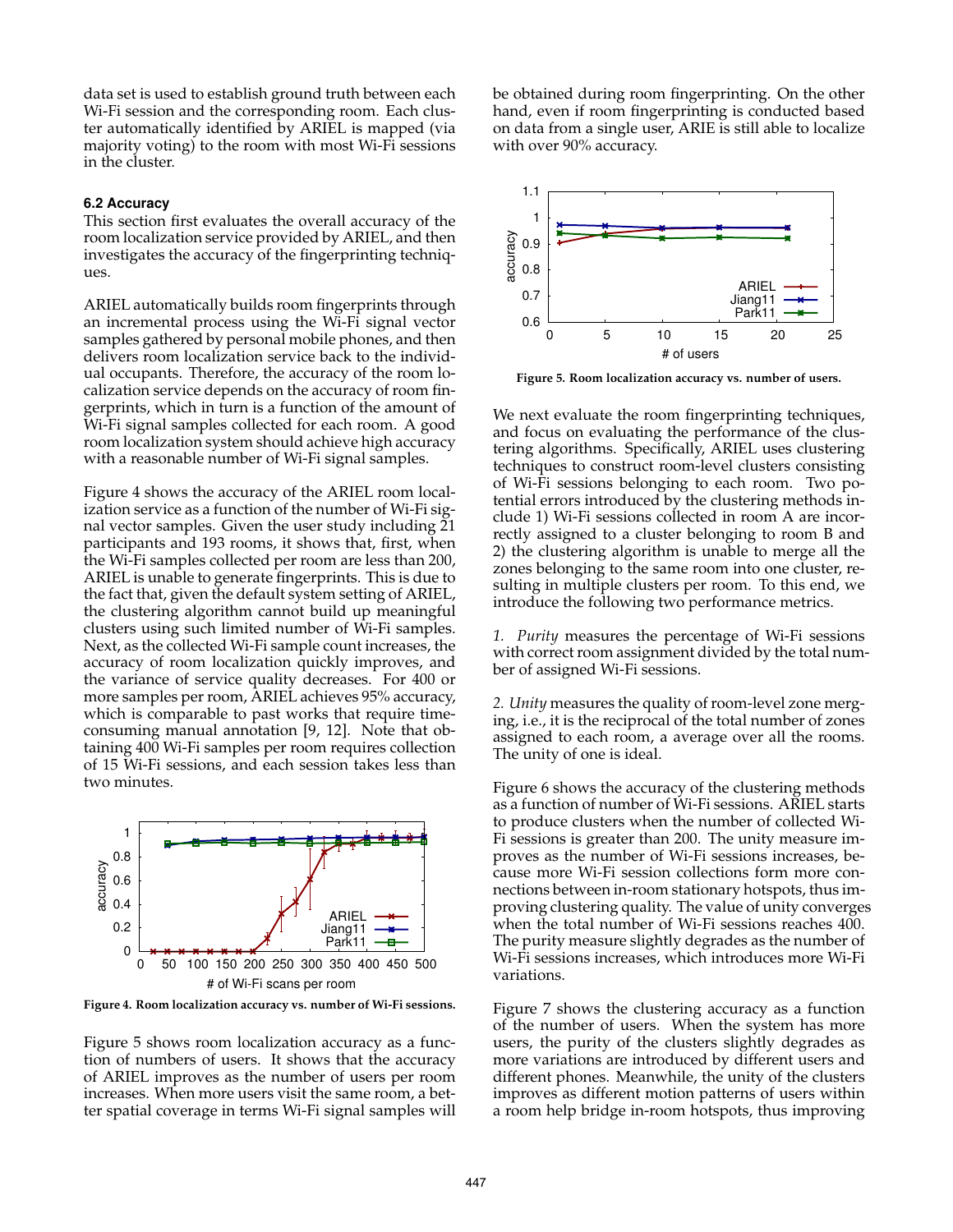

**Figure 6. Clustering accuracy vs. number of Wi-Fi sessions.**

the clustering quality.

Overall, this study shows that ARIEL offers high clustering quality.



**Figure 7. Clustering accuracy vs. number of users.**

## **6.3 Energy Efficiency**

The energy overhead imposed by ARIEL on the mobile phone has two main parts: Wi-Fi sensing and motion detection. We calculate the average power consumption based on power measurement data from Android HTC G1 [1]. The average power consumption on reading acceleration at 4–7Hz is 50mW, at 20–25Hz is 285mW, and at 30–50Hz is 325mW. The average power consumption of Wi-Fi scan at 1/5Hz is 108mW.

We first compare our motion detection method with two other approaches: 1) frequent acceleration sampling [18], which targets general user activity recognition including stationary and walking and 2) moderate acceleration rate sampling [20], which focuses on motion detection. As shown in Figure 8, given the same data set, our detection algorithm achieves the highest energy efficiency, nearly  $5\times$  better than that of the other two approaches. In addition, the average motion detection accuracy of our approach is 94%, which is higher than the medium-frequency approach and slightly lower than the high-frequency approach.

We also study the power consumption of Wi-Fi sensing. We found that the active time duration of Wi-Fi sensing varies among users. On average, the Wi-Fi active time over a day ranges from 20 minutes to 2 hours with an average sampling frequency of 1/5Hz. The corresponding average power consumption is 4.5mW.



**Figure 8. Comparison of power consumption and detection accuracy of different motion detection methods.**

#### **6.4 Parameter Settings**

Several parameters in the ARIEL system need to be determined: 1) density parameters  $Eps$  and  $MinPts$ , 2) threshold  $\tau_J$  for motion-based clustering, and 3) size of Wi-Fi stationary session (number of Wi-Fi scans in a session). These three parameters directly impact the purity and unity of the room fingerprints.



**Figure 9. Impact of different** Eps **values in two different rooms.**

In our density-based clustering algorithm, we set MinPts to 5 for all data because 1) in our experiments, we found no difference among clustering results when  $MinPts \geq$ 5; and 2) larger MinPts requires more computation effort and more Wi-Fi sessions per room. Figure 9 shows the purity and unity of two rooms with different  $Eps$ values. The two rooms have different wall types: room 1 shares a thin drywall with adjacent rooms, while room 2 shares a thick concrete wall with adjacent rooms. Generally, larger *Eps* can increase the unity of cluster but reduce the purity, vice versa. The two rooms with different wall types have different clustering results. Without prior knowledge of the wall type, it is difficult to choose the right value for Eps. As shown in Figure 10, the average purity and unity of all data change with the value of  $Eps$ . We set  $Eps$  conservatively to 0.32, which ensures high purity for all the clusters but relatively low unity, i.e., a room may have multiple clusters but each cluster has high purity. The low unity of the clusters will be compensated for in the merging phase.

Another important parameter in our system is the zone merging threshold  $\tau_J$  introduced in Section 4. As shown in Figure 11, if we set the threshold too low, the purity decreases a lot. On the other hand, if we set the threshold too high, clusters in the same room may not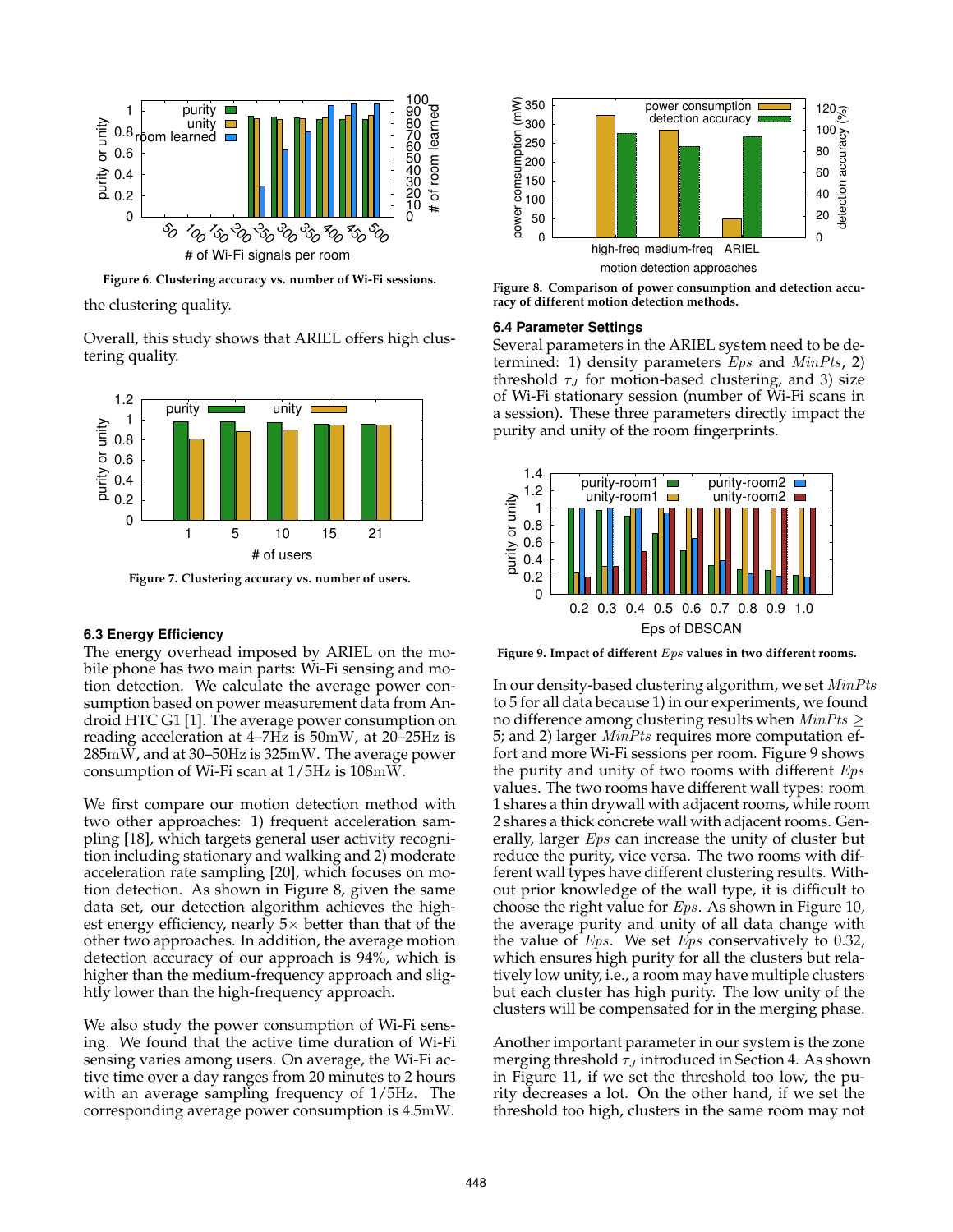

**Figure 10. Average clustering accuracy as a function of** Eps**.**

be merged. In the tests, we empirically set  $\tau_J$  to 0.5.



**Figure 11. Average clustering accuracy as a function of merging threshold**  $\tau_J$ **.** 

Session size also impacts system performance. A session with more Wi-Fi scans gives more accurate distances, but requires more energy for Wi-Fi scan. Figure 12 shows that, as session size increases, the distance between two sessions become more stable. We evaluated our system with different session sizes; the results are shown in Figure 13. When session size is larger than 30, the room purity and unity do not change much. Although the session distance is not perfect with a size of 30 as shown in Figure 12, our density-based clustering algorithm is robust to outliers and achieves high accuracy even with some noise.



**Figure 12. Session distance distribution vs. session size.**

# **7. RELATED WORK**

In this section, we survey works that are most related to ours, focusing on indoor localization techniques based on Wi-Fi signals. We also discuss works that aim to reduce the effort of fingerprint collection for indoor localization.



**Figure 13. Average room localization accuracy vs. session size.**

Indoor localization has been a topic of active research, some focusing on indoor positioning while others (similar to our work) aiming to determine rooms rather than the exact indoor positions. Indoor positioning systems [2, 10] can be easily extended to room-level localization but require extensive effort for fingerprint sampling or the pre-knowledge of AP positions, which are not scalable. Previous room location methods either rely on manual room fingerprint collection, which imposes a high cost [11], or leverage user feedback to reduce deployment and maintenance cost [3]. Issues such as determining when user input is actually required, and discounting erroneous and stale data are addressed by the work of Park et al. [19, 9]. However, their approach requires a floor plan to deal with input errors and the inconsistent room naming preferences of different users. Furthermore, the input effort is nonnegligible, given the small screens and keyboards of mobile phones. Most of these systems use Wi-Fi signals as room or position fingerprints.

To reduce fingerprint collection efforts, some works focused on reducing sampling locations and sampling time while maintaining similar localization accuracy [15, 4]. Other works proposed calibration-free approaches to improve scalability but require AP infrastructure information. Gwon and Jain proposed TIX (triangular Interpolation and extrapolation), a calibration-free mechanism that used the three APs with the highest RSSIs to determine the centroid of the triangle [10]. Lim et al. proposed a zero-configuration indoor localization method, which used online calibration and truncated singular value decomposition (SVD) to characterize the relationship between RSSI and geographical distance to anchors [16]. More recently, unsupervised indoor positioning systems [5, 22] have been proposed by leveraging GPS signals near a window or internal landmark that can be easily identified. However, these approaches rely on indoor GPS signasl, indoor landmarks, and/or floor plans. Our solution is fully automated and requires no manual annotation or prior knowledge of APs or floor plans, yet achieves high room localization accuracy.

Density-based clustering [7, 6] is a popular method and attractive for spatial identification. It clusters objects based on neighborhood density, which is defined by a given radius  $(Eps)$  and a minimum number of objects